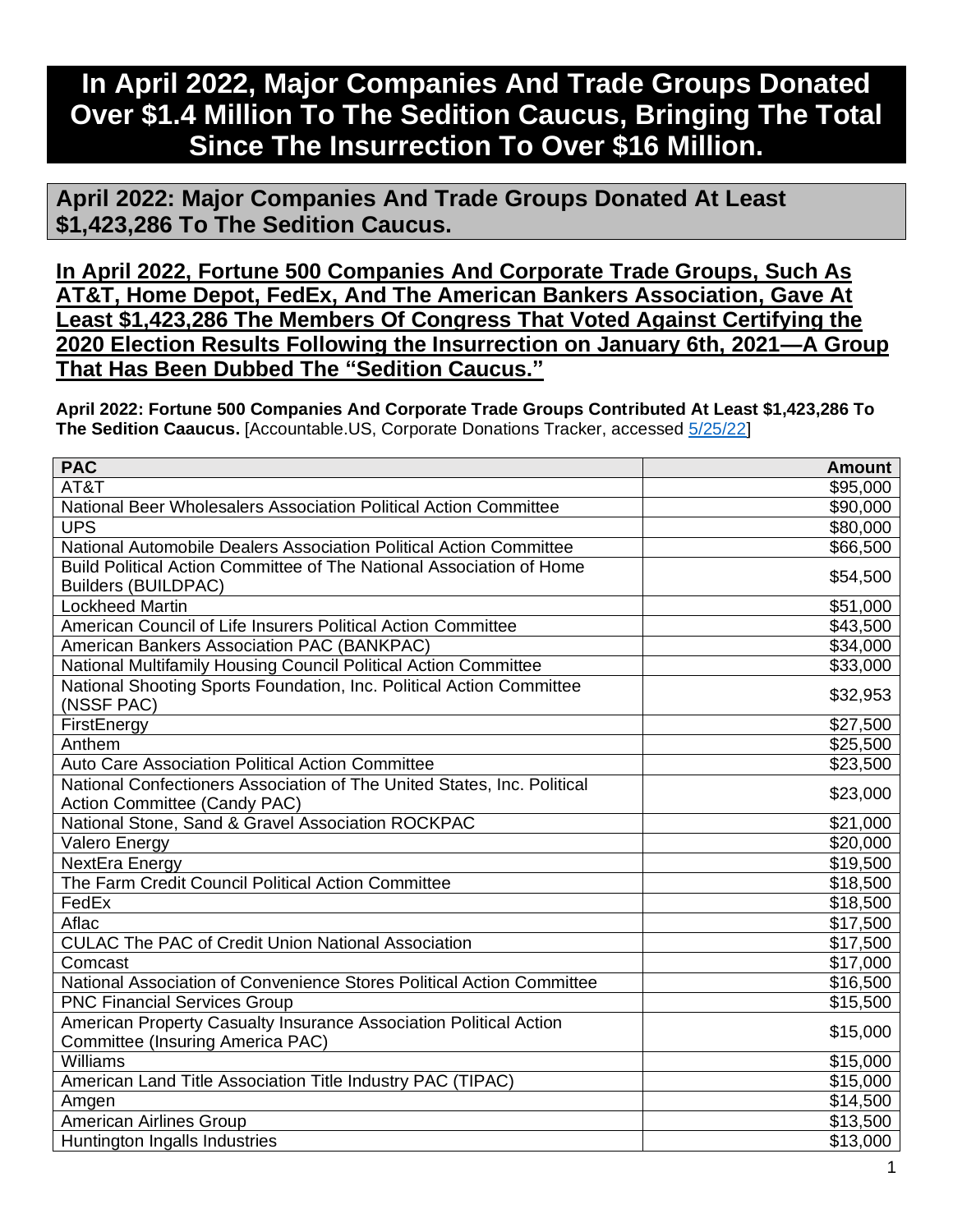| Northrop Grumman                                                                                   | \$12,000             |
|----------------------------------------------------------------------------------------------------|----------------------|
| Pfizer                                                                                             | \$12,000             |
| Raytheon Technologies                                                                              | \$12,000             |
| Precision Metalforming Association Voice of The Industry Committee                                 |                      |
| (PMAVIC)                                                                                           | \$12,000             |
| Cigna                                                                                              | \$12,000             |
| <b>Exxon Mobil</b>                                                                                 | \$11,500             |
| Honeywell International                                                                            | \$11,000             |
| Halliburton                                                                                        | $\overline{$}11,000$ |
| Medical Device Manufacturers Association PAC                                                       | \$11,000             |
| American Society of Anesthesiologists Political Action Committee (ASA<br>PAC)                      | \$10,500             |
| <b>General Dynamics</b>                                                                            | \$10,000             |
| <b>General Motors</b>                                                                              | \$10,000             |
| NCTA - The Internet And Television Association Political Action Committee                          |                      |
| (NCTA PAC)                                                                                         | \$10,000             |
| <b>Boeing</b>                                                                                      | \$10,000             |
| Weyerhaeuser                                                                                       | \$8,500              |
| National Cattlemen's Beef Association Political Action Committee (NCBA-<br>PAC)                    | \$8,500              |
| Appraisal Institute PAC (AI PAC)                                                                   | \$8,500              |
| Phillips 66                                                                                        | \$7,500              |
| New York Life Insurance                                                                            | \$7,500              |
| Home Depot                                                                                         | \$7,500              |
| Texas And Southwestern Cattle Raisers Association PAC                                              | \$7,500              |
| National Association of Mutual Insurance Companies PAC                                             | \$6,500              |
| American Academy of Dermatology Association Political Action Committee<br>(SKINPAC)                | \$6,500              |
| American Association of Settlement Consultants PAC (AASC PAC)                                      | \$6,500              |
| American Hospital Association PAC                                                                  | \$6,500              |
| Dominon Energy                                                                                     | \$6,500              |
| American Sportfishing Association Political Action Committee                                       | \$6,000              |
| <b>Ford Motor</b>                                                                                  | \$6,000              |
| <b>CMS Energy</b>                                                                                  | \$6,000              |
| <b>Nucor</b>                                                                                       | \$6,000              |
| American Fuels And Petrochemical Manufacturers Association Political<br>Action Committee (AFPMPAC) | \$6,000              |
| <b>CSX</b>                                                                                         | \$5,500              |
| <b>KBR</b>                                                                                         | \$5,500              |
| <b>National Electrical Contractors Association Political Action Committee</b>                      | \$5,000              |
| (NECAPAC)<br>Energy Marketers of America Small Business Committee PAC (EMA SBS                     |                      |
| PAC)                                                                                               | \$5,000              |
| Celanese                                                                                           | \$5,000              |
| <b>Verizon Communications</b>                                                                      | \$5,000              |
| PG&E                                                                                               | \$5,000              |
| National Roofing Contractors Association Roof PAC                                                  | \$5,000              |
| <b>Croplife America Political Action Committee</b>                                                 | \$5,000              |
| Visa                                                                                               | \$5,000              |
| <b>ACPAC ACA International Political Action Committee</b>                                          | \$5,000              |
| Federation of Exchange Accommodators 1031 PAC                                                      | \$5,000              |
| National Association of Trailer Manufacturers Political Action Committee                           | \$4,500              |
| <b>Altria Group</b>                                                                                | \$4,500              |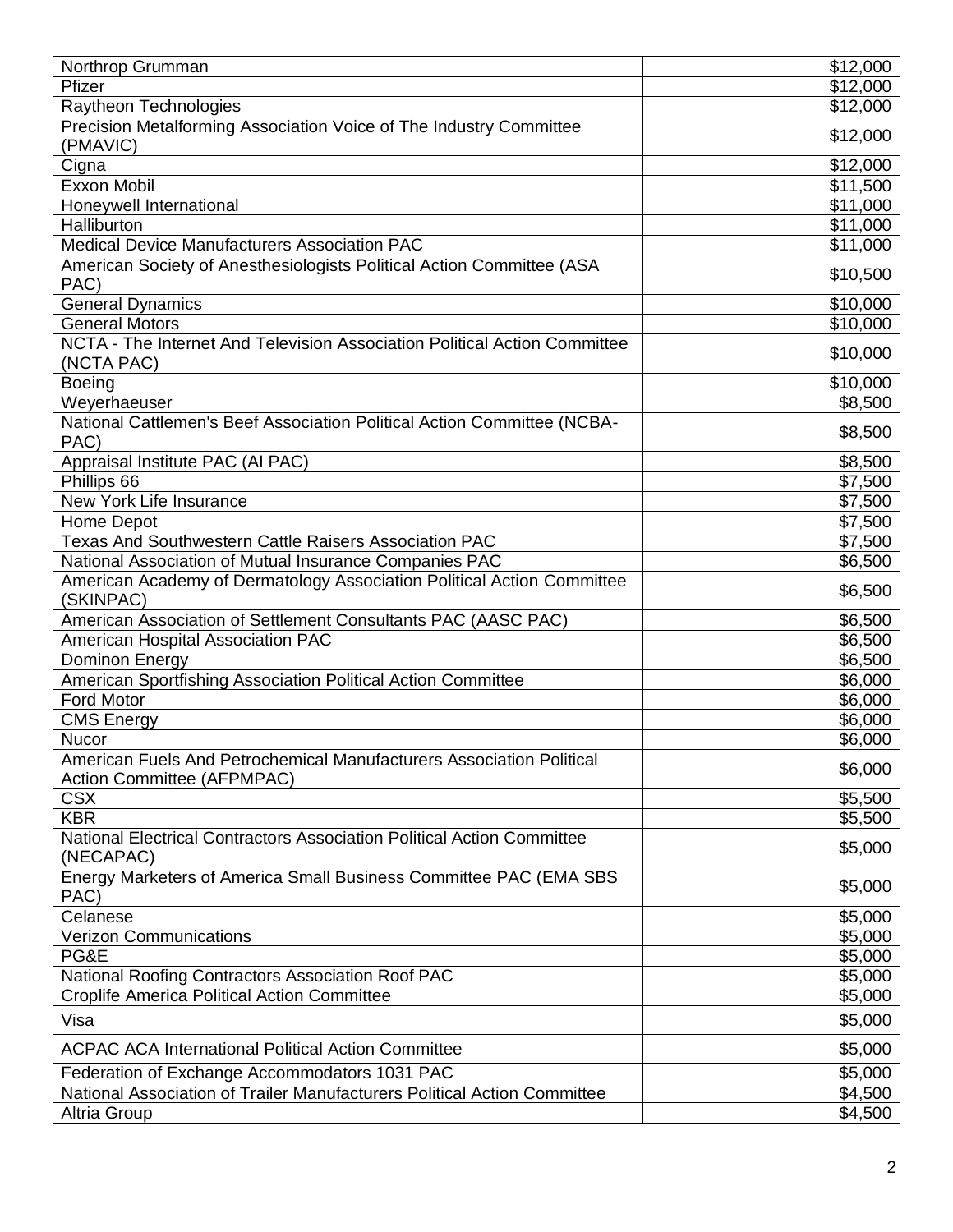| Independent Insurance Agents & Brokers of America, Inc. Political Action                      |                     |
|-----------------------------------------------------------------------------------------------|---------------------|
| Committee (INSURPAC)                                                                          | \$4,500             |
| National Association of Broadcasters Political Action Committee (NABPAC)                      | \$4,000             |
| Zoetis                                                                                        | \$4,000             |
| <b>General Electric</b>                                                                       | \$3,500             |
| <b>Occidental Petroleum</b>                                                                   | $\overline{$}3,500$ |
| National Business Aviation Association Inc Political Action Committee                         | \$3,500             |
| (NBAA-PAC)                                                                                    |                     |
| Leidos Holdings                                                                               | \$3,000             |
| Entergy                                                                                       | \$3,000             |
| Independent Community Bankers of America Political Action Committee                           | \$3,000             |
| Chamber of Commerce of The United States of America PAC (US                                   | \$2,500             |
| Chamber PAC)<br><b>Marathon Petroleum</b>                                                     | \$2,500             |
| American Investment Council Political Action Committee                                        | \$2,500             |
| <b>Pioneer Natural Resources</b>                                                              | \$2,500             |
| Lowe's                                                                                        | \$2,500             |
| Oneok                                                                                         | \$2,500             |
| <b>CHS</b>                                                                                    | \$2,500             |
| Motorola Solutions                                                                            |                     |
| <b>Hardwood Federation-PAC Inc</b>                                                            | \$2,500             |
|                                                                                               | \$2,500             |
| American Beverage Association Political Action Committee (A.K.A                               | \$2,500             |
| American Beverage PAC)<br>American Resort Development Association Resort Owners Coalition PAC |                     |
| (ARDA-ROC PAC)                                                                                | \$2,500             |
| <b>USA Rice Federation PAC</b>                                                                | \$2,500             |
| Laboratory Corp. of America                                                                   | \$2,500             |
| American Seniors Housing Association (Seniors Housing PAC)                                    | \$2,500             |
| <b>Fidelity National Financial</b>                                                            | \$2,500             |
| Spine PAC of The National Association of Spine Specialists                                    | \$2,500             |
| U.S. Bancorp                                                                                  | \$2,500             |
| The Real Estate Roundtable Political Action Committee (REALPAC)                               | \$2,500             |
| National Alliance of Forest Owners Political Action Committee (NAFO PAC)                      | \$2,500             |
| Rain And Hail Insurance Society Political Action Committee                                    | \$2,500             |
| MINEPAC, A Political Action Committee of The National Mining Association                      | \$2,500             |
| COALPAC, A Political Action Committee of The National Mining                                  |                     |
| Association                                                                                   | \$2,500             |
| <b>Walgreens Boots Alliance</b>                                                               | \$2,500             |
| Proctor & Gamble                                                                              | \$2,500             |
| <b>Principal Financial</b>                                                                    | \$2,000             |
|                                                                                               |                     |
| <b>Archer Daniels Midland</b>                                                                 | \$2,000             |
| American Cable Association Inc PAC (ACA PAC)                                                  | \$2,000             |
| <b>Gilead Sciences</b>                                                                        | \$2,000             |
| <b>Genworth Financial</b>                                                                     | \$2,000             |
| <b>Molina Healthcare</b>                                                                      | \$2,000             |
| Finseca PAC                                                                                   | \$2,000             |
| <b>American Nurses Association PAC</b>                                                        | \$2,000             |
| McKesson                                                                                      | \$2,000             |
| <b>Futures Industry Political Action Committee</b>                                            | \$2,000             |
| American Health Care Association Political Action Committee                                   | \$2,000             |
| <b>Alexion Pharmaceuticals</b>                                                                | \$1,500             |
| Amerprise Financial                                                                           | \$1,500             |
| <b>Healthcare Distribution Alliance Political Action Committee</b>                            | \$1,000             |
| American Bus Association Political Action Committee                                           | \$1,000             |
| <b>Universal Health Services</b>                                                              | \$1,000             |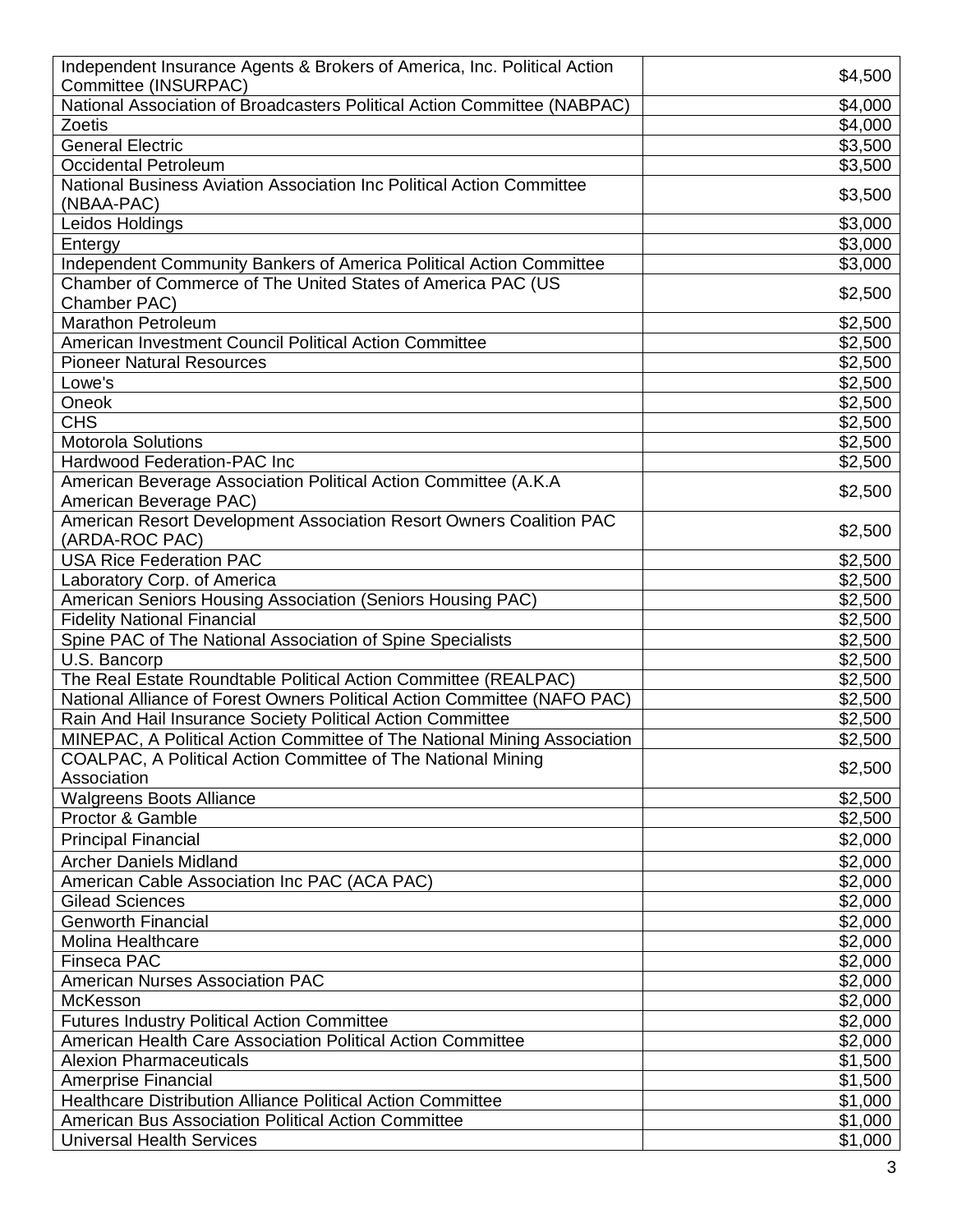| Western Peanut Growers Association, Inc. Political Action Committee        | \$1,000     |
|----------------------------------------------------------------------------|-------------|
| International Franchise Association Franchising Political Action Committee | \$1,000     |
| <b>Inc</b>                                                                 |             |
| Fert PAC (The Political Action Committee of The Fertilizer Institute)      | \$1,000     |
| Pharmaceutical Research & Manufacturers of America Better Government       |             |
| Committee                                                                  | \$1,000     |
| <b>International Paper</b>                                                 | \$1,000     |
| <b>Polaris</b>                                                             | \$1,000     |
| <b>ViacomCBS</b>                                                           | \$1,000     |
| Biotechnology Innovation Organization PAC (Bio PAC)                        | \$1,000     |
| National Biodiesel Board Political Action Committee                        | \$1,000     |
| <b>First American Financial</b>                                            | \$1,000     |
| American Psychiatric Association Political Action Committee                | \$1,000     |
| Booz Allen Hamilton Holding                                                | \$1,000     |
| Airlines For America (A4A) Political Action Committee                      | \$1,000     |
| National Thoroughbred Racing Association Political Action                  | \$500       |
| Committee/Horse PAC                                                        |             |
| Grass Roots North Carolina/Forum For Firearms Educ Pol Victory Fund        | \$500       |
| <b>Natural Products Association Political Action Committee</b>             | \$500       |
| American Association of Crop Insurers PAC                                  | \$333       |
| <b>USAA</b>                                                                | $-$1,000$   |
| Johnson & Johnson                                                          | $-$1,000$   |
| Total:                                                                     | \$1,423,286 |

[Accountable.US, Corporate Donations Tracker, accessed [5/25/22\]](https://www.accountable.us/corporate-donations-tracker/)

**The "Sedition Caucus" Is Made Up Of The "147 GOP Lawmakers Who Voted Against Certifying The 2020 Election Result" After The Insurrection.** "After a pro-Trump mob stormed the US Capitol on January 6, 2021, many companies scrambled to cut ties with the 147 GOP lawmakers who voted against certifying the 2020 election result. Dozens of companies including Walmart, Amazon, Morgan Stanley, and AT&T said they would stop donating to these 147 Republican lawmakers – a group dubbed the Sedition Caucus by political opponents." [Business Insider, [1/15/22\]](https://www.businessinsider.com/sedition-caucus-election-objectors-corporate-donations-capitol-siege-trump-biden-2022-1)

## **And That Includes \$73,000 From First-Time Donors Since The Insurrection, Such As First Energy, Gilead Sciences, And The American Association Of Settlement Consultants.**

| <b>PAC</b>                                                                                        | Date of First<br><b>Donation</b> | <b>Total Amount Given</b> |
|---------------------------------------------------------------------------------------------------|----------------------------------|---------------------------|
| First energy                                                                                      | 4/5/22                           | \$27,500                  |
| <b>Precision Metalforming Association</b><br>Voice of The Industry Committee<br>(PMAVIC)          | 4/14/22                          | \$12,000                  |
| NCTA - The Internet And Television<br><b>Association Political Action Committee</b><br>(NCTA PAC) | 4/26/22                          | \$10,000                  |
| American Association of Settlement<br>Consultants PAC (AASC PAC)                                  | 4/5/22                           | \$6,500                   |
| Federation of Exchange<br>Accommodators 1031 PAC                                                  | 4/5/22                           | \$5,000                   |
| <b>Zoetis</b>                                                                                     | 4/5/22                           | \$4,000                   |
| <b>Pioneer Natural Resources</b>                                                                  | 4/25/22                          | \$2,500                   |
| <b>Gilead Scientes</b>                                                                            | 4/14/22                          | \$2,000                   |